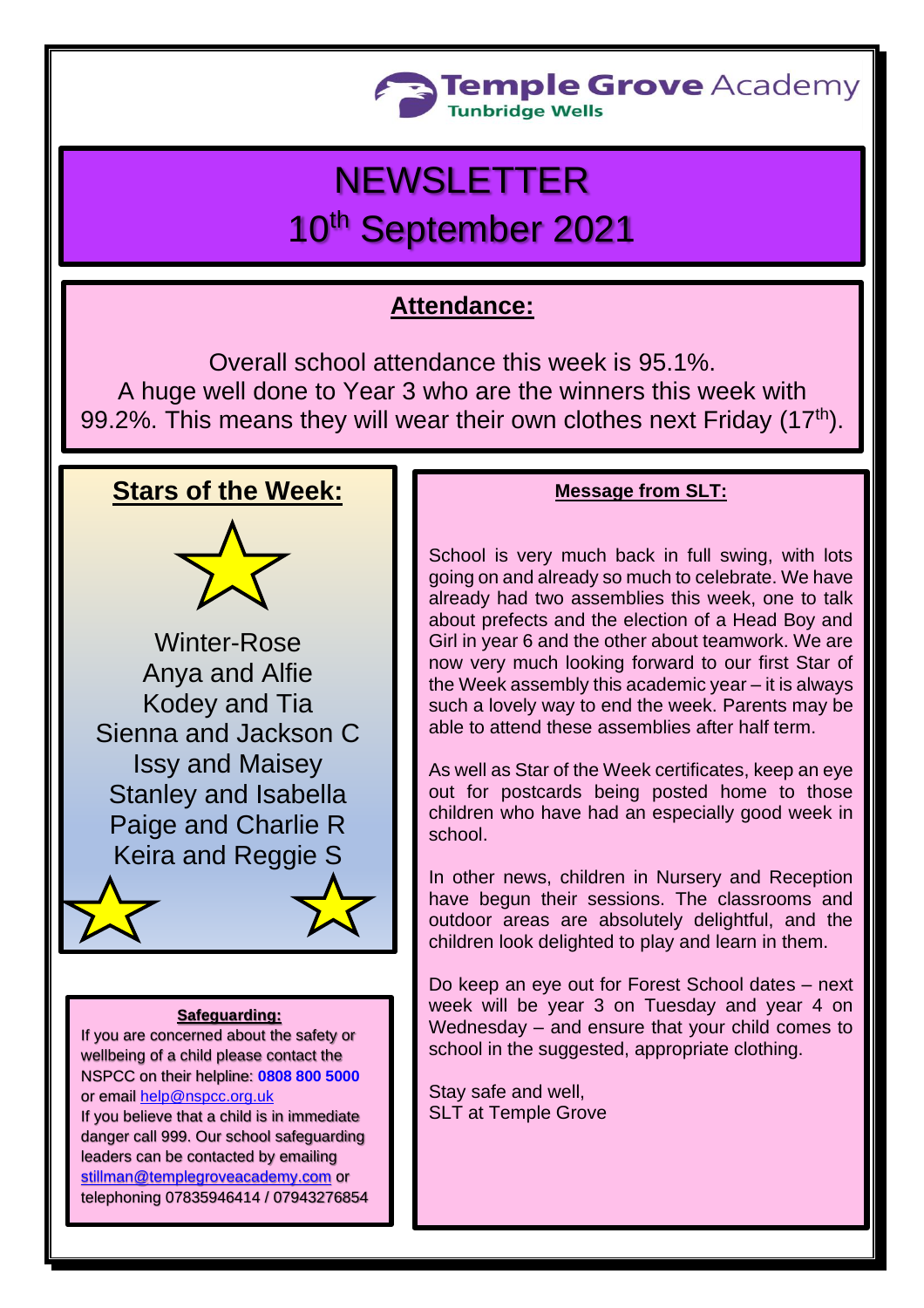

#### **Sherwood Children's Library:**



The library is OPEN and we really encourage children who attend Temple Grove to visit regularly and get reading!

#### **Tunbridge Wells Children's Centre:**

A message from Simon Fry:

"We appreciate how much our families want to return to something close to our old service and we understand the frustration of waiting so long. However I am very pleased to say that we have now been given authorisation to reopen two more Centres and so from Monday 6<sup>th</sup> September we have Little Forest, The Ark and Cranbrook Centres returning to opening as previously from Monday to Friday 8:30 to 4:30.

We are still required to observe social distancing and have been given limits for maximum numbers of people in each room. This should allow us to provide groups although we will have to prevent any attendance over the set limits.

Initially, given the still mild weather conditions we have scheduled many activities outside as this is much safer and does not have a set limited number. However we will gradually move to offering more groups indoors.

Whilst this is still only 3 of the previous 6 Centres, it does represent a significant step towards open Centres and group activities.

Please see our Facebook page, newsletter and weekly emails for details of the activities. Health Visiting and Midwifery will also continue to offer their services in our Centres and hopefully other partners will be returning too."